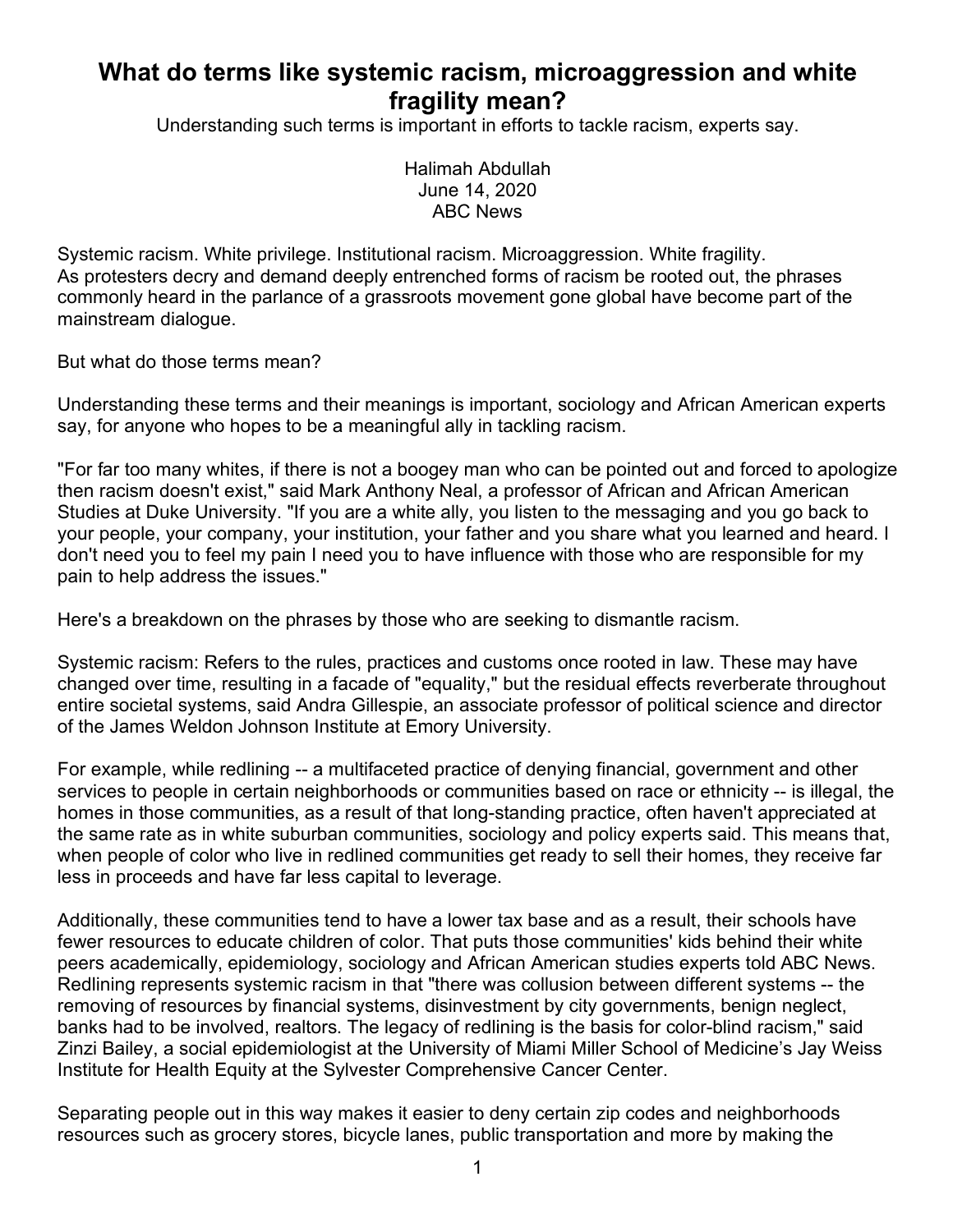argument that those residents don't need or can't financially support such amenities so why even bother building them, Bailey said.

Some experts point to the Baltimore neighborhood where, Freddie Gray, was arrested in April 2015, suffered a spinal injury in police custody and died as an example of the impact of systemic racism. Gray was arrested in Gilmore Homes, a public housing complex in his community. It is an area that activists said lacked adequate grocery options, sufficient public transportation to other parts of the city, had public schools with fewer resources and higher numbers of students on free and reduced lunch, and, at the time, a stepped up police presence.

Sociology, public policy and African American studies experts say in many ways systemic racism is like a large spider web -- with each corner and fiber representing government and social systems - all supporting the overall integrity of the web.

Dismantling "systemic racism means looking at systems that reproduce racism, law enforcement, real estate, education, health, all of it, " Neal said.

Structural racism-- The term refers to "A system in which public policies, institutional practices, cultural representations, and other norms work in various, often reinforcing ways to perpetuate racial group inequity. It identifies dimensions of our history and culture that have allowed privileges associated with 'whiteness' and disadvantages associated with 'color' to endure and adapt over time. Structural racism is not something that a few people or institutions choose to practice. Instead it has been a feature of the social, economic and political systems in which we all exist," according to the Aspen Institute's Roundtable on Community Change.

Structural racism refers to interdependence of one institution to the next, said Alyasah Sewell, an associate professor of sociology at Emory University and the founding director of The Race and Policing Project. It functions much as the sections of a spider web, each touching the next, she said. "It's when black kids are disproportionately put into special education classes, become disruptive out of boredom, are expelled from school, and then they are criminalized as adults," Sewell said. "Once you get in that space of being in prison it locks you into a trajectory in life of competing for resources. Once you have the mark of a criminal, it invades every aspect of your life. You can't get an apartment or a job."

Structural racism is currently playing out in the ways people of color who disproportionately make up the *invisible army of workers* -- all now deemed "essential" to help the nation reopen are being impacted, Bailey said.

"We're able to see differences in how people are valued," said Bailey who co-authored a 2017 paper in **The Lancet** examining racial health inequity.

Institutional racism If systemic racism is the large spider web, and structural racism the sections of the web that touch, then institutional racism is the threads that run throughout, experts say. It is racism that occurs within social and governmental institutions and refers to the blocking of people of color from the distribution of resources in a systematic way that benefits whites, Sewell said. The term hails from the 60s-era black radical movement and was used by activist Stokely Carmichael, who would later be known as "Kwame Ture" and sociologist Charles V. Hamilton in "Black Power: The Politics of Liberation."

In application, it might look like a lender charging a black college student seeking to purchase their first car so they can have transportation to a better paying job a much higher interest rate than a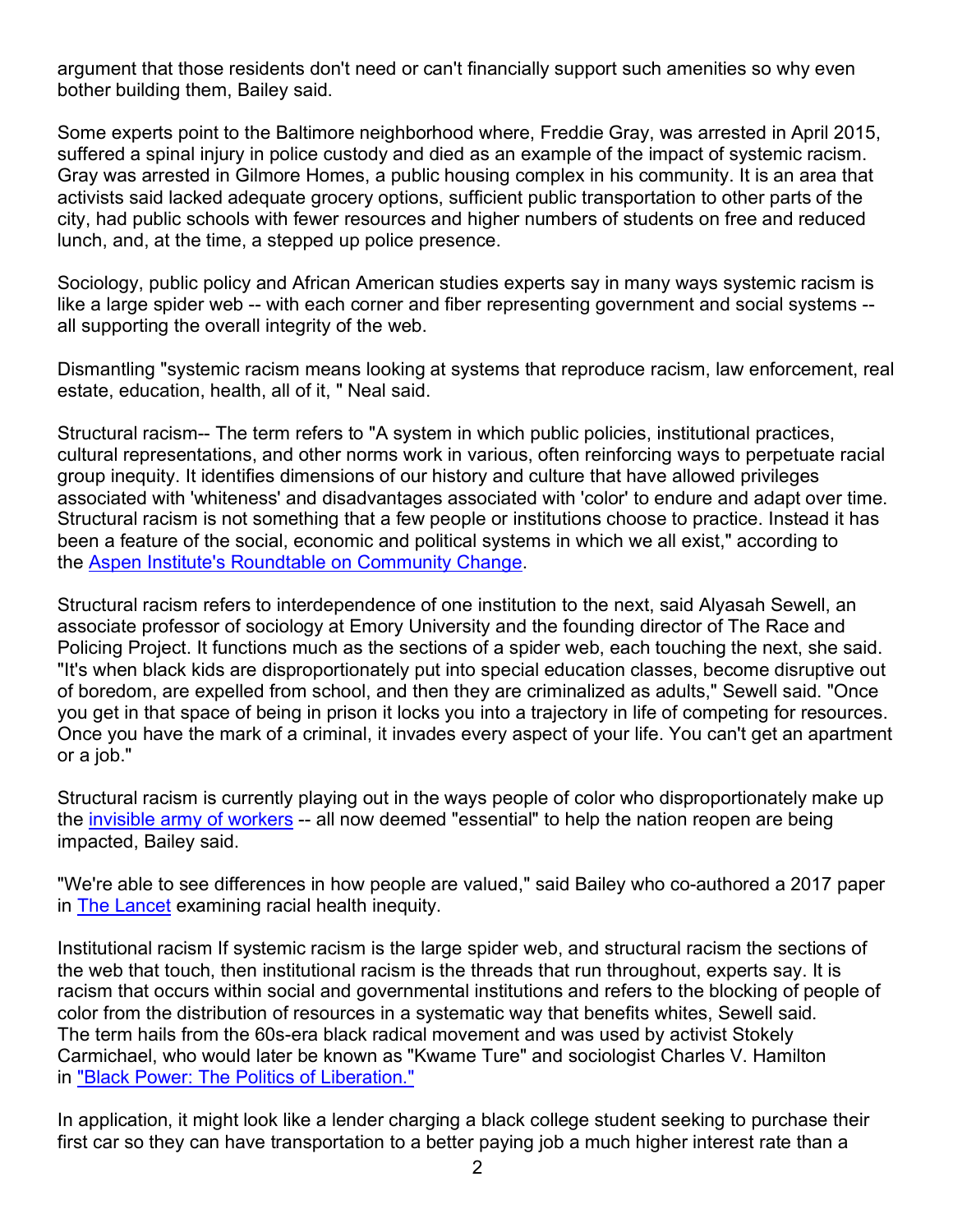young white customer, Sewell said. As a result, the black customer will see less of her check from that new job, have less money available to pay tuition and be forced to work more hours to be able to afford the note than her white classmate therefore taking away time from her studies and putting her behind academically.

Predatory lending practices that targeted minorities and their communities in the 1990s with disproportionately high fees, payment structures and interest rates fed into the wave of foreclosures during the 2008 U.S. housing crisis, research from such organizations as Princeton University later found.

Military rules, since revised for several branches, that disallowed for hairstyles such as locs, cornrows and braids are also an example of institutionalized racism, Gillespie said.

"It may not have been intended to discriminate, but it doesn't consider that difference in hair texture," Gillespie said. "The kid wearing dreadlocks doesn't get penalized in the same way as his classmate. It's about making rules that have a disparate impact on people of color."

The impacts of institutional racism start as early as when a child of color is born, and even when that child is in the womb, experts said.

"Institutional racism results in data showing racial gaps across every system. For children and families it affects where they live, the quality of the education they receive, their income, types of food they have access to, their exposure to pollutants, whether they have access to clean air, clean water or adequate medical treatment, and the types of interactions they have with the criminal justice system," according University of North Carolina Chapel Hill's Frank Porter Graham Child Development Institute which examined the impact of such practices on kids.

White privilege According to the Aspen Institute "White privilege, or 'historically accumulated white privilege,' as we have come to call it, refers to whites' historical and contemporary advantages in access to quality education, decent jobs and liveable wages, homeownership, retirement benefits, wealth and so on."

White privilege exists regardless of that person's socioeconomic status, sociology experts said. "It's an advantage conferred to white people in a range of different structures that privileges their worth and reception differently than a person of color," Bailey said. "The advantage that is conferred to those folks regardless of their individual economic status or history. All else being equal, there is an advantage to being white. Yes you may have had a lower social economic status, but a black person will encounter structural disadvantages that you will not. Yes you worked hard, but our society has also valued you more."

Experts say a recent and widely-condemned example of white privilege was when Amy Cooper, who is white, and was walking her dog off-leash in New York City's Central Park "Ramble", called the police and falsely claimed that Christian Cooper, who is black and was bird watching, was "an African American man threatening my life."

Though she later apologized, in that moment, experts said, she was leveraging a history of privilege as a white woman and relying on a false narrative of being especially vulnerable to predatory attacks from black men.

"White privilege is about your blind spots," Gillespie said. "Privilege is born out of a hierarchal system where some people have more advantages than others. They do stuff like 'I don't like this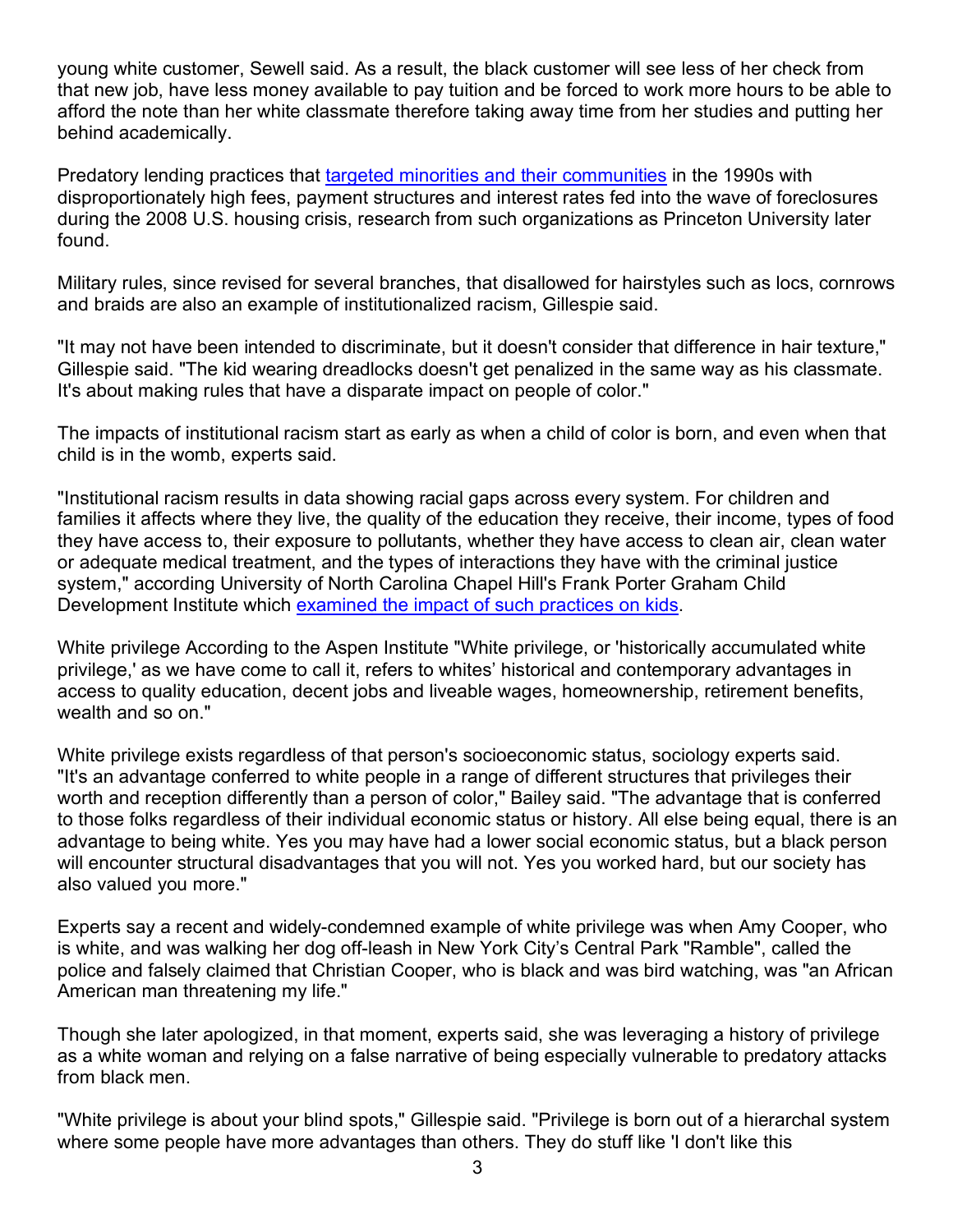conversation about leashing my dog so I am going to call NYPD and play the white damsel in distress role."

White privilege plays out in other more subtle ways too--especially in corporate spaces, Gillespie said, pointing to instances when those who have access to elite colleges and social clubs through a family legacy built during a time when people of color were not allowed such access, then use those connections to help their children, friends and the kids of their friends gain connections and jobs. "If you got a job or connection from spaces that were de facto segregated, you might think you somehow earned it in a way that is more deserving than someone who got a position through affirmative action," Gillespie said. "That's white privilege."

"White privilege is not worrying about what type of mask to wear or whether to wear one at all because coronavirus doesn't impact your community as much. Or not worrying about getting shot by the cops if you're pulled over. Or not having to think about someone following you around the store. White privilege is not that white people have no problems and blacks have all the problems," she said. "It's that blacks have unique and historic challenges all tied to the color of their skin."

White fragility Refers to the negative emotional reaction some whites have when racism on various levels is called to their attention by people of color, sociology and African American studies experts said.

"White fragility is based on people of color having to couch statements and feelings for the comfort of white people," Bailey said. "When you're trying to describe a system where there are inequities built into it, people start crying and talk about their experience and it acts as a barrier to people of color sharing it with white people because they can't handle it."

While it is normal to feel upset when confronted with uncomfortable truths and perspectives, white fragility supports racism because it shifts the power dynamic in an insidious way, Neal said. All of a sudden, the conversation becomes less about what the person of color experienced, but the white person's reaction, and, in so doing, is an attempt to undercut the validity of the person of color's experience.

"It's the whole 'I can't believe you accused me of that. I'm not a racist' defense. it forces black people to be in defense positions because of white people's hurt feelings" Neal said. "What you end up managing is their grief and trauma which become a bigger issue. If you are an African American who raises issues of racism or discrimination, you always have to consider how white people are going to react and then how people react to that reaction."

White fragility can have an especially negative impact in work and social spaces, experts said. When confronted by a person of color with their experiences of racism, white fragility can manifest as 'Oh she was being so aggressive and so unprofessional. I don't think she is a good fit here anymore' and therefore have retaliatory impacts for someone's employment," Bailey said, adding "We should not have to cater to the comfort of white people. We shouldn't limit justice based on the comfort of white people. White fragility is that inherent sense that you have to take care of white people and their feelings."

Microaggression This refers to the "quotidian racial slights that accumulate and make a person feel marginalized," Gillespie said.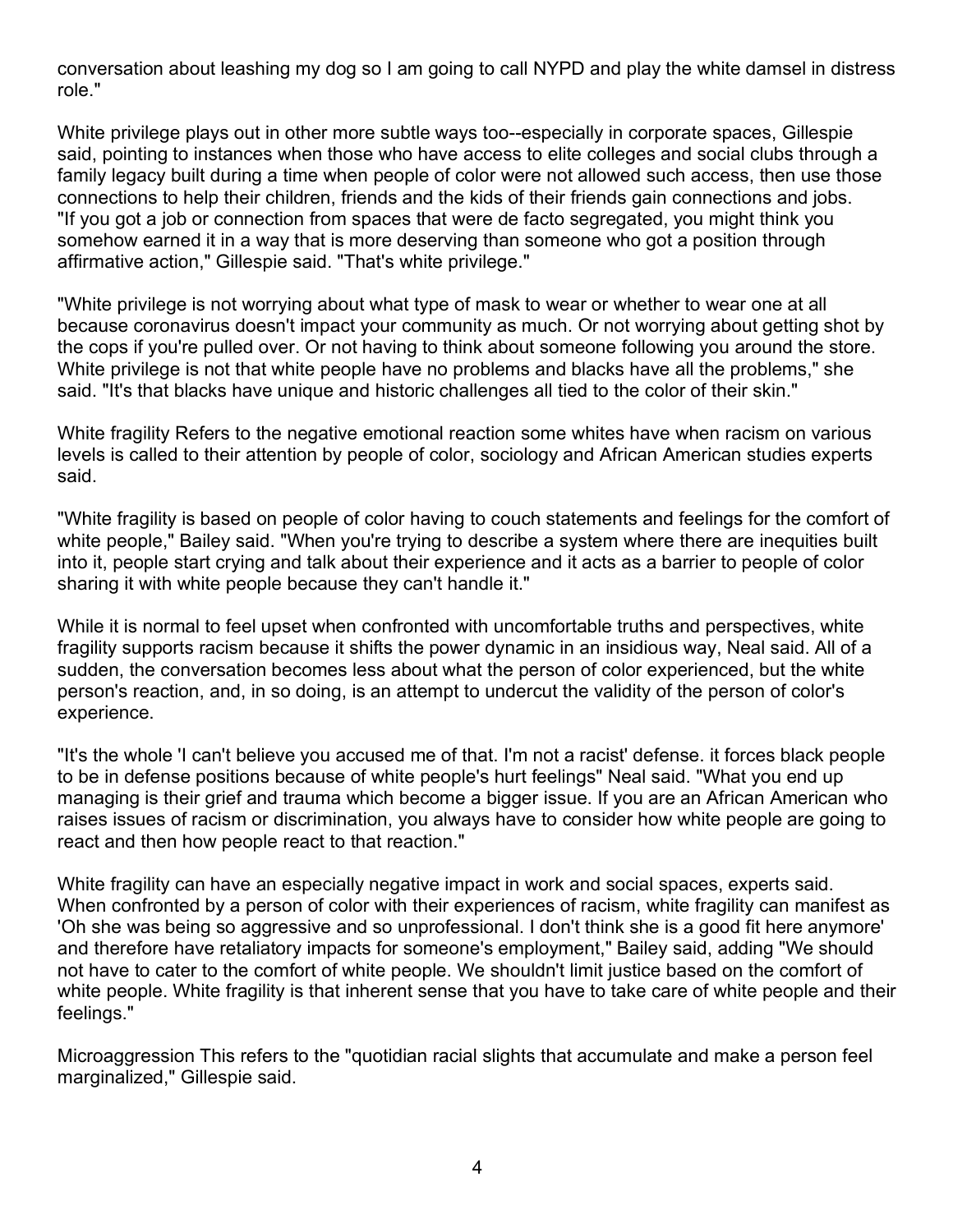Microaggression can manifest in myriad ways in every day interactions and communication as the "small actions, comments, snide or snarky expressions that show their value in a structure," Gillespie added.

For example, it can present as not directly answering a black colleague who raised a question in an email chat or meeting and instead directing your response to someone else who is white or perceived as less challenging to your beliefs, Neal said.

It can also occur when a person of color is deliberately left off such email chains or meetings, he and other experts added. It's when the white manager takes certain staffers out for afterwork cocktails and never invites the staffer of color.

The problem of lack of diversity in workplace settings also presents through microaggression as well, experts said, pointing out that when it comes to taking in experience gleaned from minority-owned or focused companies or attending historically black colleges and universities, sometimes that experience is viewed as somehow less valid.

"During a hiring process, you may be hiring a number of different candidates. Those hiring panels are usually mostly white, maybe one token person of color. They'll have two candidates one white, the other a person of color, both equally qualified. You'll hear that other person 'is not just the right fit for our organization,' " Bailey said adding "It's a microagression a lot of people of color experience every day. Then, for the sole person of color in the room, the onus is on them to say 'What do you mean not the right fit?'

"And then they question 'why don't we have a diverse staff?' "

Microagressions also occur in other spaces such as classrooms, television casting, bars and other places, experts said. They point out that asking where someone of color is "really from", constantly mistaking one person of color for another or suggesting that they look like another person of color and having an expectation that a person of color should sound a certain way are all common microggressions.

Gillespie said common microaggressions include "not speaking to people of color in the hallway or in meetings when you speak to others. Telling a black person, 'you are so articulate.' Telling someone who is Asian American or LatinX that 'you speak English so well.' If you are a teacher that makes basketball references and always look over at the black kid."

"The example of the black girl on the reality show who is going to be a "trouble maker", grabbing your purse in a store when a black teen walks by, all of these are microaggressions," Gillespie said. White-splaining in this context is "when a white person claims expertise on racial issues to a person of color," Gillespie said.

With Americans taking to the streets to protest the killing of George Floyd while in Minneapolis police custody, corporate America is now using this national moment to speak out on racism and pledge a renewed commitment to diversity and inclusion.

However, there are perils in this approach depending on how such messaging is phrased, experts said. As CEOs continue to issue strongly worded statements condemning racism and announce multi-million dollar initiatives to advance cause of diversity, the arrest and death of Floyd has brought renewed scrutiny to the lack of diversity within the c-suites of corporate America.